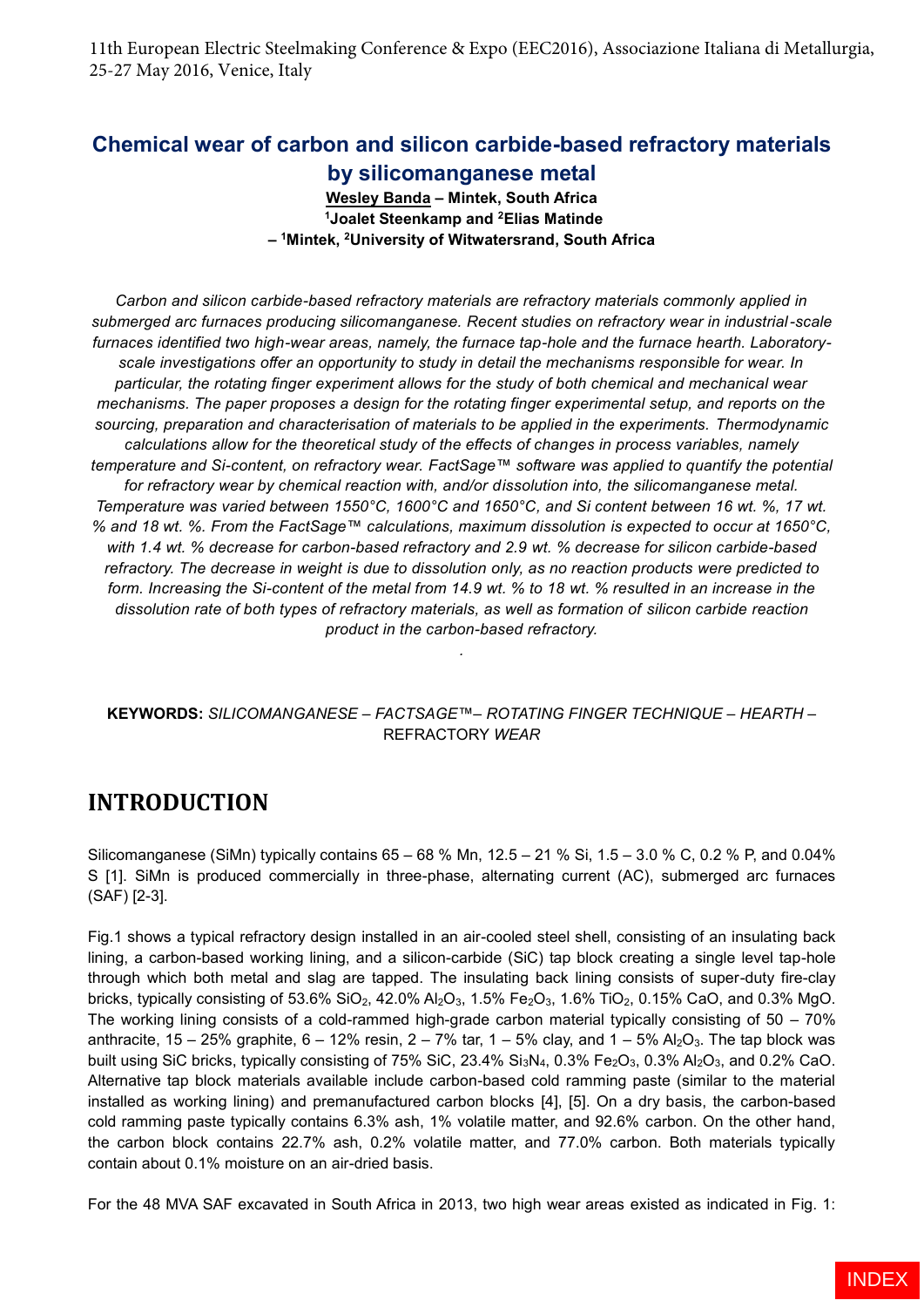The tap-hole refractory, and the hearth refractory [6-8].



*Fig. 1: Refractory wear profile (red line) of a 48 MVA SAF, used for SiMn production, excavated in 2013 in South Africa superimposed onto the refractory design drawing (black drawing).* 

In a study [9] to characterize the chemical wear of two carbon-based refractory materials in the form of carbon block and carbon ramming paste in a SiMn furnace tap-hole, the complex reactions between process materials such as metal and slag, with the carbon-based refractory materials were studied in order to improve the understanding of the potential of chemical wear of the refractory material, when tapping both the alloy and slag through a single-level tap-hole. It was determined experimentally that silicon carbide (SiC) and metal containing silicon and manganese were formed as products of the reaction between the slag and refractory material, thereby contributing to the chemical wear of the carbon-based refractory material [9].

Subsequent thermodynamic calculations, were done based on tapped metal composition data collected over three months, from seven industrial plants in South Africa. The calculations indicated the potential for metal and refractory interaction being a further source of wear, in both the tap-hole and hearth refractory [10-11]. Depending on the process temperatures, refractory wear by dissolution as well as chemical reaction forming SiC were identified as two potential wear mechanisms in the case of carbon-based refractory materials. SiCbased refractory materials were considered as an alternative, but these could also be prone to dissolution depending on the process temperature.

Based on these findings, the need for further investigation into the wear of carbon-based refractory material by SiMn alloy at laboratory scale was identified. The objective of the study is to investigate the differences in wear rates between two types of prebaked ramming paste materials, one carbon-based (type K) the other SiC-based (type SiC), in silicomanganese metal using the rotating finger experimental setup. The experiments will simulate the wear mechanism in both the tap-hole and the hearth of SAFs used in the production of SiMn. The project focuses on the development and testing of a method to measure mechanical and chemical wear of the carbon based refractory at different temperatures and alloy composition under inert furnace atmosphere conditions. Initial work consisting of material sourcing, preparation, and characterization, as well as thermodynamic calculations to predict the wear expected, is reported here. In addition, the experimental design currently being developed for the rotating finger experiments is discussed as background.

# **BACKGROUND**

Fig. 2 shows the design of the rotating finger experimental set-up to be applied in the study. A refractory cylinder with a diameter of 50 mm and height of 55 mm is attached to a cylindrical graphite rod with a height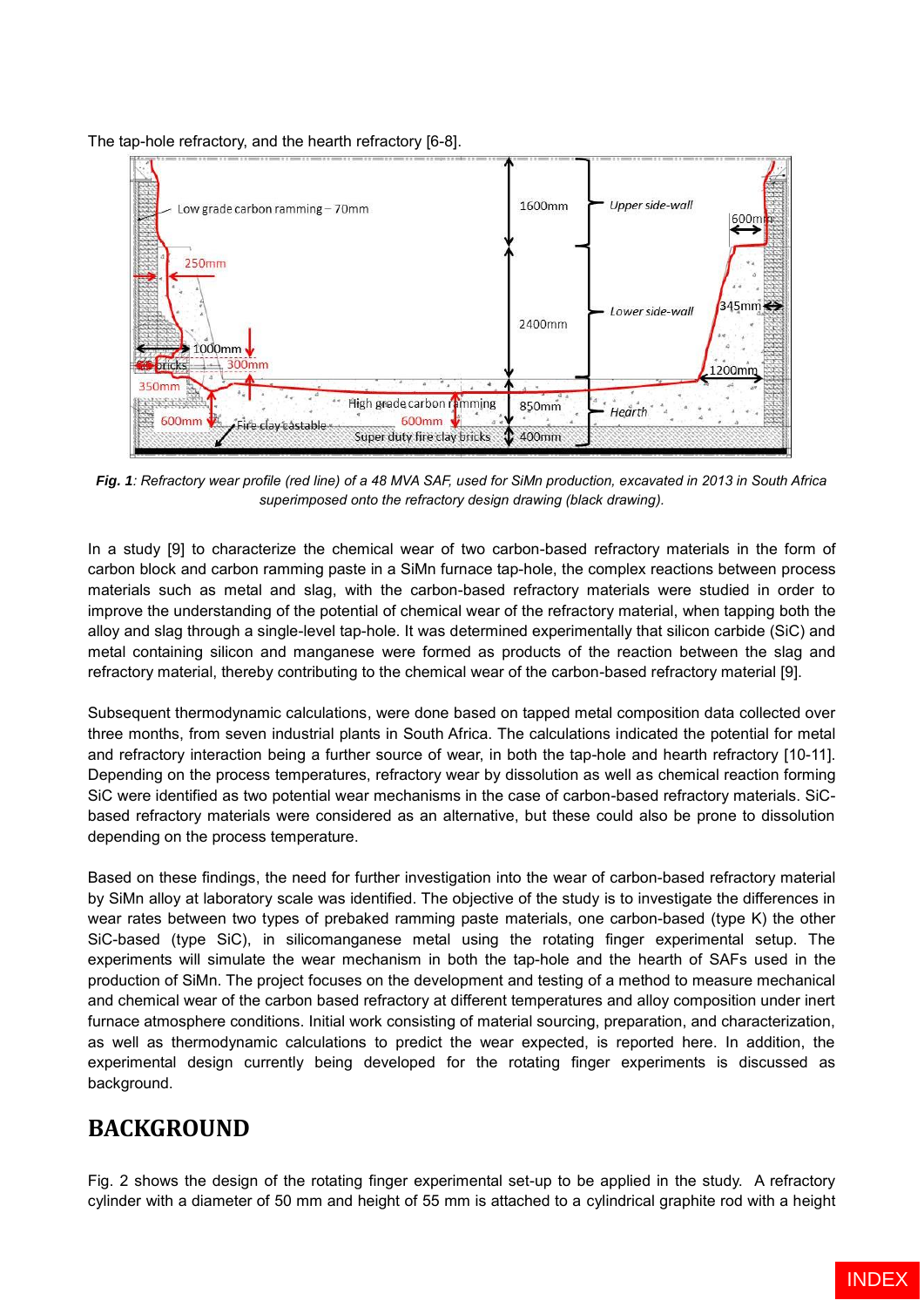of 550 mm and diameter of 20 mm. The rod is attached to the cylinder using graphite glue. The rod and cylinder assembly is then mounted onto an extension arm, which is connected to an electric rotating motor. A graphite crucible with an outer diameter of 200 mm and height of 250 mm is placed inside the induction furnace to facilitate heat transfer, and alumina bubbles are added between the graphite crucible and induction furnace chamber to achieve the height specified in Fig. 2, so that the graphite crucible is within the range of the induction coils, for maximum heat transfer. In addition, an alumina crucible with an outer diameter of 100 mm and height of 115 mm is placed inside the graphite crucible with alumina bubbles to get the height inside the graphite crucible as specified in Fig. 2. The SiMn alloy and refractory cylinder will then interact inside the alumina crucible, simulating conditions inside the furnace. B-type thermocouples are used to measure the temperatures inside the induction furnace, and an oxygen probe is used to measure the oxygen partial pressure inside the reaction chamber.



**Fig. 2:** Rotating finger experimental set up

The variables involved in the experiments are temperature, alloy Si content, motor speed, reaction time, heating rate, and furnace atmosphere. The fixed variables include the heating rate, which will be manually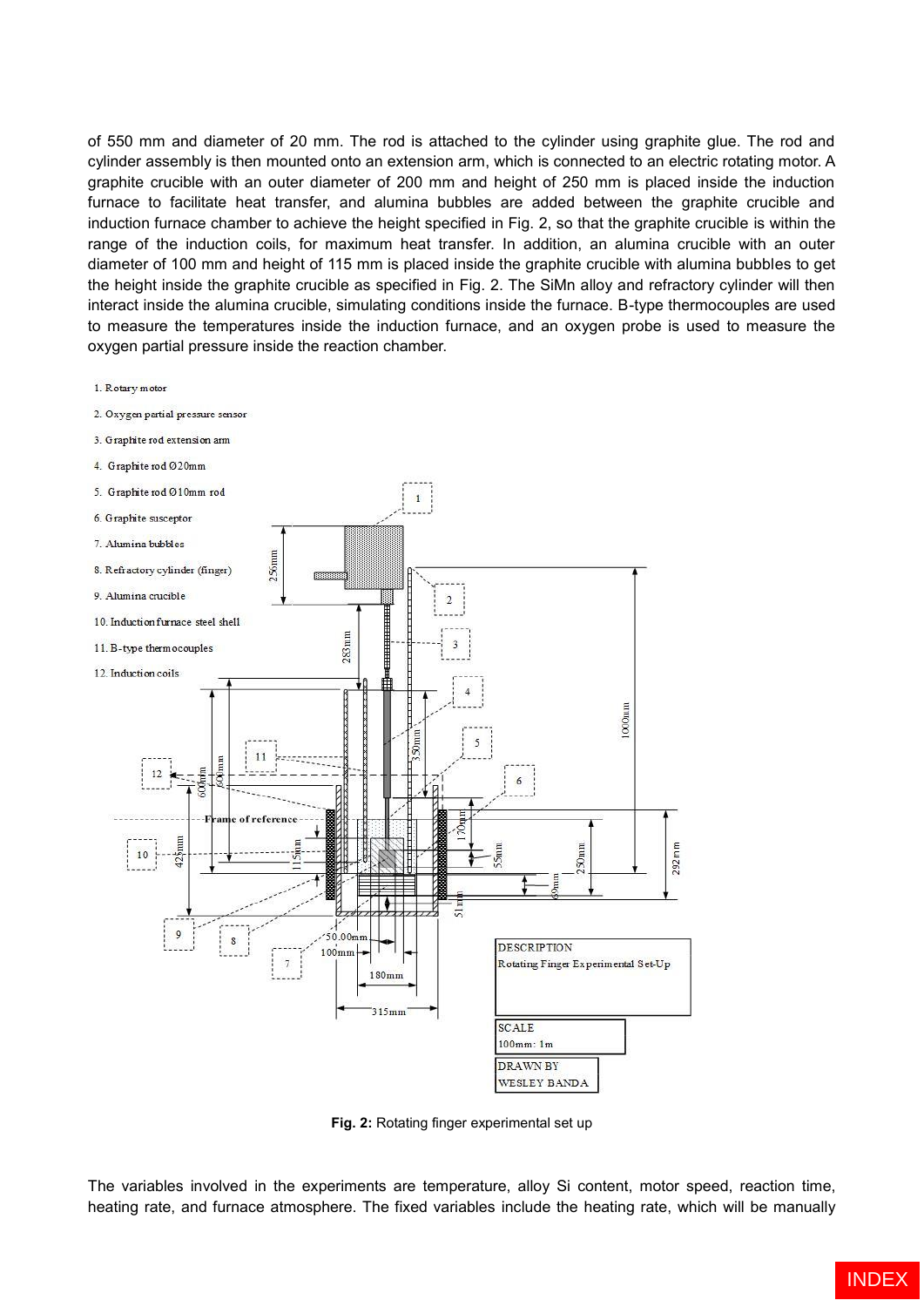adjusted at increments of 0.5 amps every 30 minutes, and reaction chamber atmosphere (argon). The controlled variables are listed below. When the influence of a specific variable on refractory wear is evaluated, all other variables will be fixed at the baseline value.

- 1. Temperature will be varied between 1550 and 1650°C, at 50°C intervals. The baseline value for temperature is 1600°C. These values represent the typical temperatures for the SiMn producing furnaces, thus they were chosen to represent their operation conditions.
- 2. Si content of the alloy will be varied between 14 wt. % and 18 wt. %, at 1 wt. % intervals. The baseline value for Si content of the alloy will be 14.7%. The SiMn composition of the alloy (14.7 wt. %) was below grade B, which is normally produced by Transalloys, thus the values chosen cover the composition of the as received alloy, as well as those specified by the ASTM standard for grade B [12]
- 3. The reaction time will be varied between 60 and 120 minutes at 30 minute intervals. The baseline value for reaction time will be 90 minutes. The baseline operating time used for laboratory induction furnace is 90 minutes. This time period will then be varied by starting off at 60 minutes, all the way up to 120 minutes.
- 4. The motor speed will be varied between 0 (static) and 100 rpm, at 50 rpm intervals, allowing the measurement of the mechanical wear effects. The midpoint, 50 rpm, will be used as the baseline.

# **METHOD**

#### *MATERIAL SOURCING AND PREPARATION*

Industrial SiMn metal samples were obtained from Transalloys, one of the two producers of SiMn in South Africa [3]. Refractory samples were obtained from Elkem Carbon, a Norwegian-based international supplier of carbon-based refractory materials [13].

At Transalloys, the alloy is tapped into ladles and then layer-cast as layers in alloy beds. Once cooled, the alloy is collected by front-end loader and taken to the alloy handling plant. The sample used in the present experiments was collected by hand from the alloy bed. Fig. 3 shows the sample preparation flow sheet. The as-received alloy was first weighed, crushed and milled to -200 µm. The sample was weighed and split into two. One split was weighed and further split into 20 samples using a 20-cup rotary splitter. Samples 1 and 2 were used for characterisation, samples 3 to 11 will be used for refractory tests with the type K refractory, and samples 12 to 20 will be used for refractory tests with the type SiC refractory.



**Fig. 3**: SiMn sample preparation flowsheet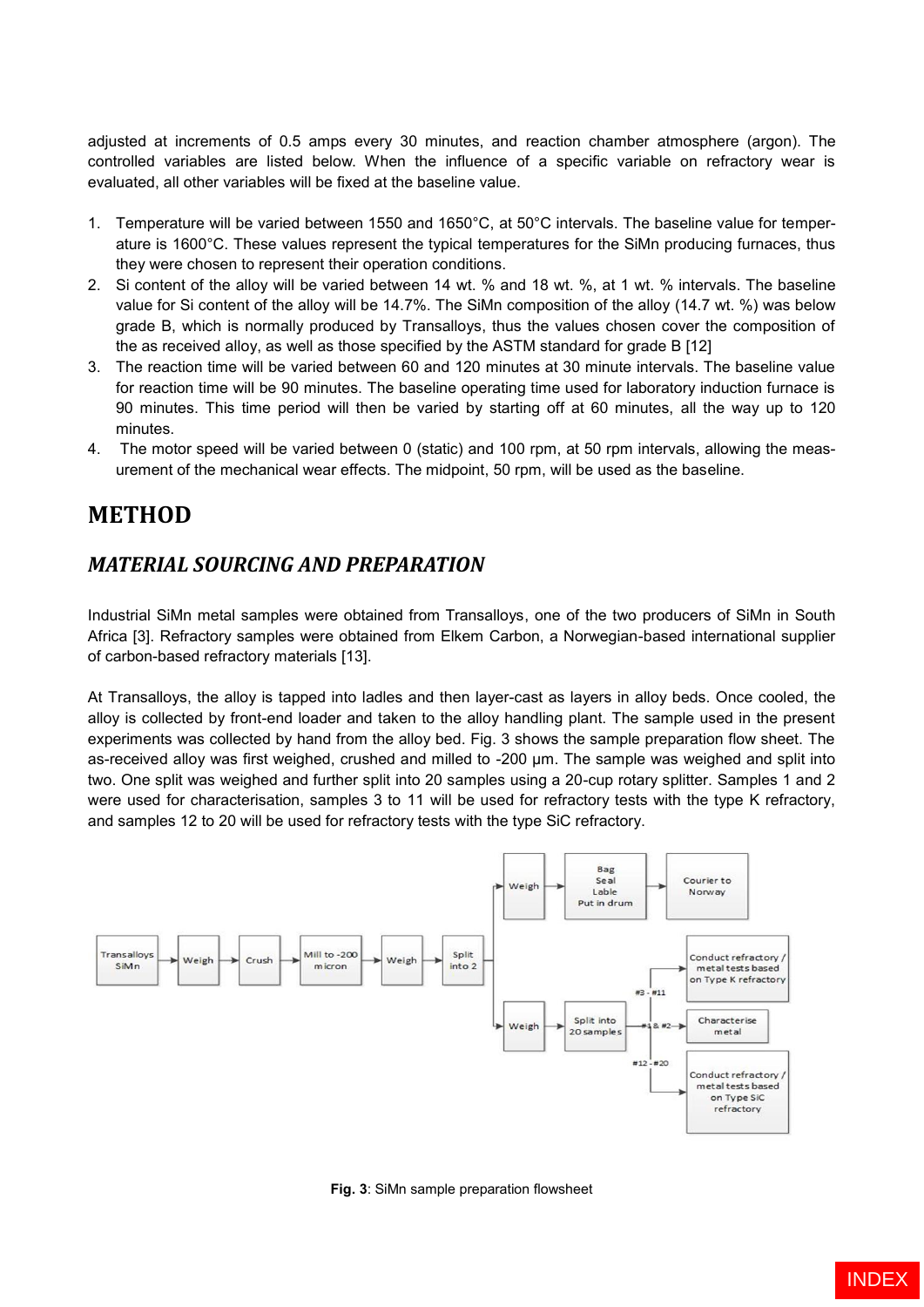The refractory samples were prepared by Elkem Carbon at their research facilities in Kristiansand, Sweden. Two types of refractory materials were used: (1) Type K, typically consisting of 80-90% electrically calcined anthracite, 10-20% coal tar pitch and 5% ash content [14], and (2) Type SiC, typically containing 60-80% silicon carbide, 10-20% silicon metal and 10-20% coal tar [15]. The refractory paste was rammed in a Fisher sand rammer test machine. The sand rammer is made up of a frame, pendulum and pusher arm weight – this equipment is used for testing strength of molding sand. The samples were prepared as a larger sample by the sand rammer and as the machine rammed the samples, the density of the sample was measured as a function of each stroke. For curing and baking the samples, the rammed samples were placed inside a hightemperature steel box with coke on all sides to form a coke bed and to reduce oxidation from surrounding air. The samples were heat treated by increasing the temperature at a rate of 20°C/hour to 950°C, where they were held for 1 hour inside a muffle furnace. In order to cool the samples, the temperature was reduced from 950°C to 30°C over approximately 20 hours. Cylindrical refractory samples 50 mm in diameter and 55 mm height were then core-drilled from the larger sample. The 10mm diameter holes for attachment of the graphite rod were drilled out afterwards on individual sample cylinders.

Testing of refractory materials is generally done by evaluating three aspects: characterization or data sheet properties, service-related properties, and design-related properties [16]. The rotating finger experiment discussed above aims to characterize service-related properties. In the next section, data sheet properties are addressed, which include the chemical composition, bulk density, and apparent porosity, as well as mineral composition. The chemical composition of the as-received SiMn alloy was determined as well.

#### *MATERIAL CHARACTERIZATION*

The bulk chemical composition of three representative SiMn samples was determined by wet chemistry and X-ray fluorescence (XRF). The carbon composition in the alloy was determined using ultimate-analysis-by-LECO methods.

Chemical analysis of the refractory material was performed to evaluate the concentrations of the elements present. The bulk chemical analyses evaluated include, proximate [17], ultimate and ash analyses [18].

Proximate analysis [17] was used for the refractory samples and measured the moisture, ash and volatile matter content . The fixed carbon was calculated by difference. Moisture content [19] of a sample was determined using a drying oven, where the moisture of the sample was obtained by difference of the sample masses before and after drying. A thermo-gravimetric analyzer (TGA) was used to obtain the volatile matter content and ash content by temperature variations that result in mass changes within the sample as the atmosphere changes from inert to oxidizing. The fixed carbon was determined by difference.

Ultimate analysis was done to obtain elemental analyses of the carbon-based refractory materials. The results from the ultimate analysis were used to determine the elemental composition of the refractory including carbon, hydrogen, nitrogen, and sulfur. Oxygen was determined by difference [20].

The bulk phase chemical analysis was done using X-ray diffraction (XRD) methods, which provided means of quantifying and characterizing different crystalline phases as well as the amorphous phases present. A Bruker D8 diffractometer with an acceleration voltage of 35kV and cobalt tube with Fe-low beta filter was used, with the 2θ angle ranging from 2 to 80 degrees and step size of 0.02° 2θ.

Microscopic examination of the refractory was done using a Zeiss Evo MA15, which allowed the identification of the specific phase chemistry of the different phases present in the refractory, characterized via scanning electron microscope-energy dispersive spectroscopy (SEM-EDS) using an acceleration voltage of 20 kV, and electron microprobe analysis (EMPA) using an acceleration voltage of 15 kV. Backscattered electron images (BSE) from the SEM analysis display compositional contrast that result from different atomic number elements and their distribution. EDS allowed particular elements to be identified together with their relative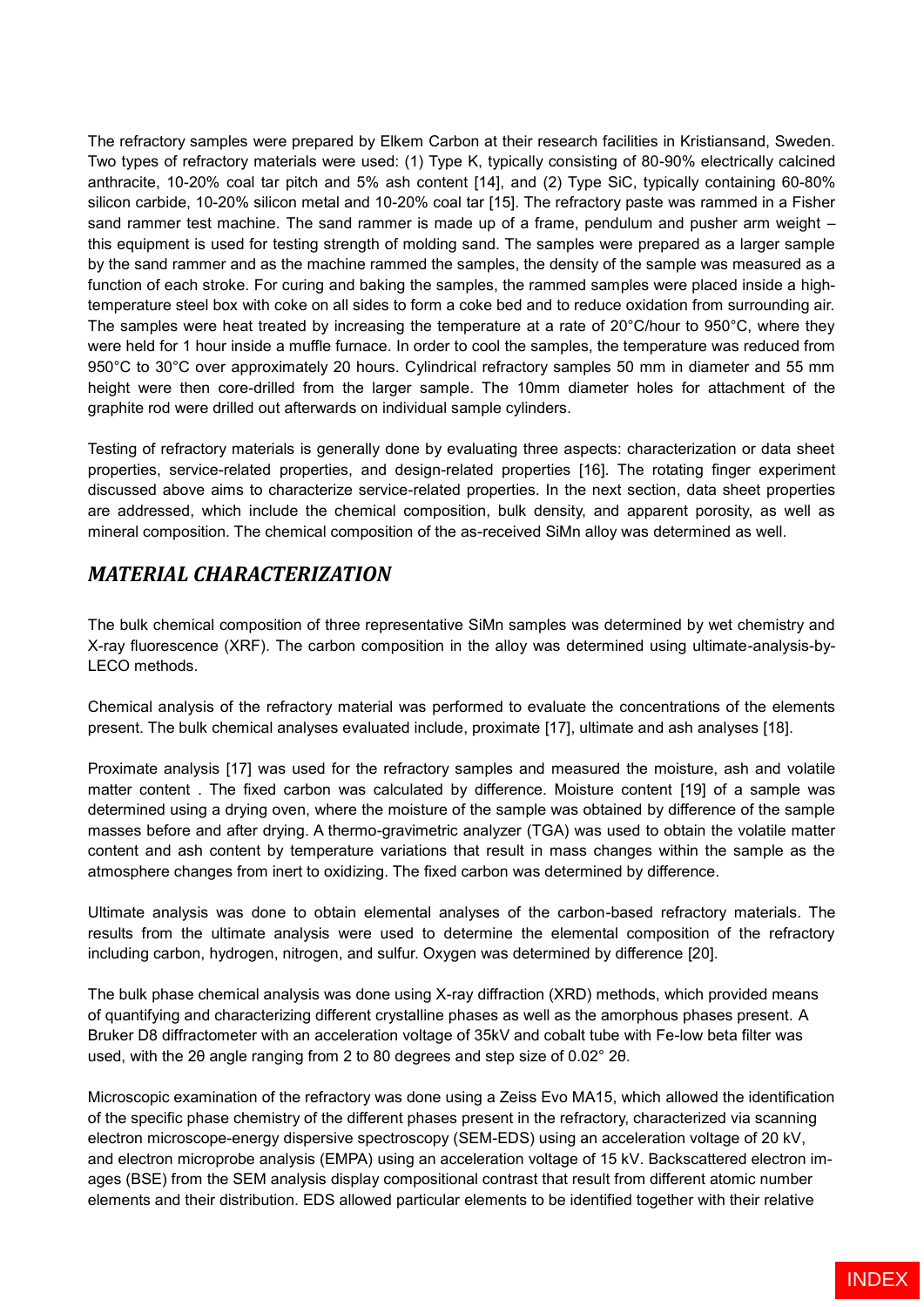compositions [21]. A Cameca SX50 Electron Probe Microanalyser (EMPA) provided quantitative analysis of the material with reference to a standard. In an EMPA a beam of electrons is focused on a specific point, resulting in emission of X-rays of wavelength characteristic of the element present [22]. The beam was generated at 20 kV with a probe current of 30 nA and a spot size of 5 um. EMPA analysis provided a graph with the distribution of the elements. Backscattered electron images were also produced, which can be used to identify different chemical phases [22].

The bulk density of a porous material is the ratio of its mass to its bulk volume [16], and was calculated using Equation 1. The apparent porosity is the ratio of the open pores in the material to the bulk volume, and was calculated using Equation 2. The Archimedean evacuation method was used to measure both the bulk density and apparent porosity. A method based on an ASTM standard C20-00 was developed by Mushwana and Steenkamp [23] which was then used as the standard procedure to do the measurements.

$$
\rho = [D/(D - S)(\rho_o - \rho_L)] + \rho_L
$$
\nWhere:

\n
$$
U = \frac{1}{2} \left( \frac{1}{2} \right)^2
$$
\nwhere

 $p =$  Bulk density of the sample (g/cm<sup>3</sup>)  $p_0$  = Density of auxiliary liquid (g/cm<sup>3</sup>)  $p<sub>L</sub>$  = Density of air (taken as 0.0012 g/cm<sup>3</sup>)

 $P = [(W - D)/V]^*100$  (2)

Where,  $P =$  Apparent porosity  $(\%)$  $W =$  Saturated weight  $(q)$  $D = Dry$  mass (q) V = Exterior volume (cm<sup>3</sup> ), based on *Equation 3*

 $V = W - S$  (3)

Where, S = Suspended weight (g)

#### *THERMODYNAMIC CALCULATIONS*

The Equilibrium model in FactSage™ 6.4 [24] was applied in the thermodynamic calculations. The dataset developed by Tang and Olsen [25] for ferromanganese was used together with the FactPS database for pure substances. The SiMn metal analysis reported in the background section was used as basis for the thermodynamic calculations to predict the potential wear of the SiC and the carbon refractory. Variables tested were temperature and Si composition in the metal. The temperatures were selected to simulate the typical operating temperatures for SiMn producing furnaces, and were varied from 1550°C to 1650°C, with the midpoint temperature of 1600°C being chosen as the baseline temperature. SiMn composition was varied at 16 wt. %, 17 wt. % and 18 wt. % silicon. Since Transalloys normally produces grade B SiMn, the modelling was done based on the grade B specification.

# **RESULTS AND DISCUSSION**

# *MATERIAL CHARACTERIZATION*

The bulk chemical composition of the SiMn alloy is reported in Tab. 1. The mineralogical analysis of the SiMn alloy indicated that there were two phases present as seen Fig. 4, where the two phases can be distinguished by a light grey area (A) and a dark grey area (B). SEM-EDS and EMPA results in Tab. 1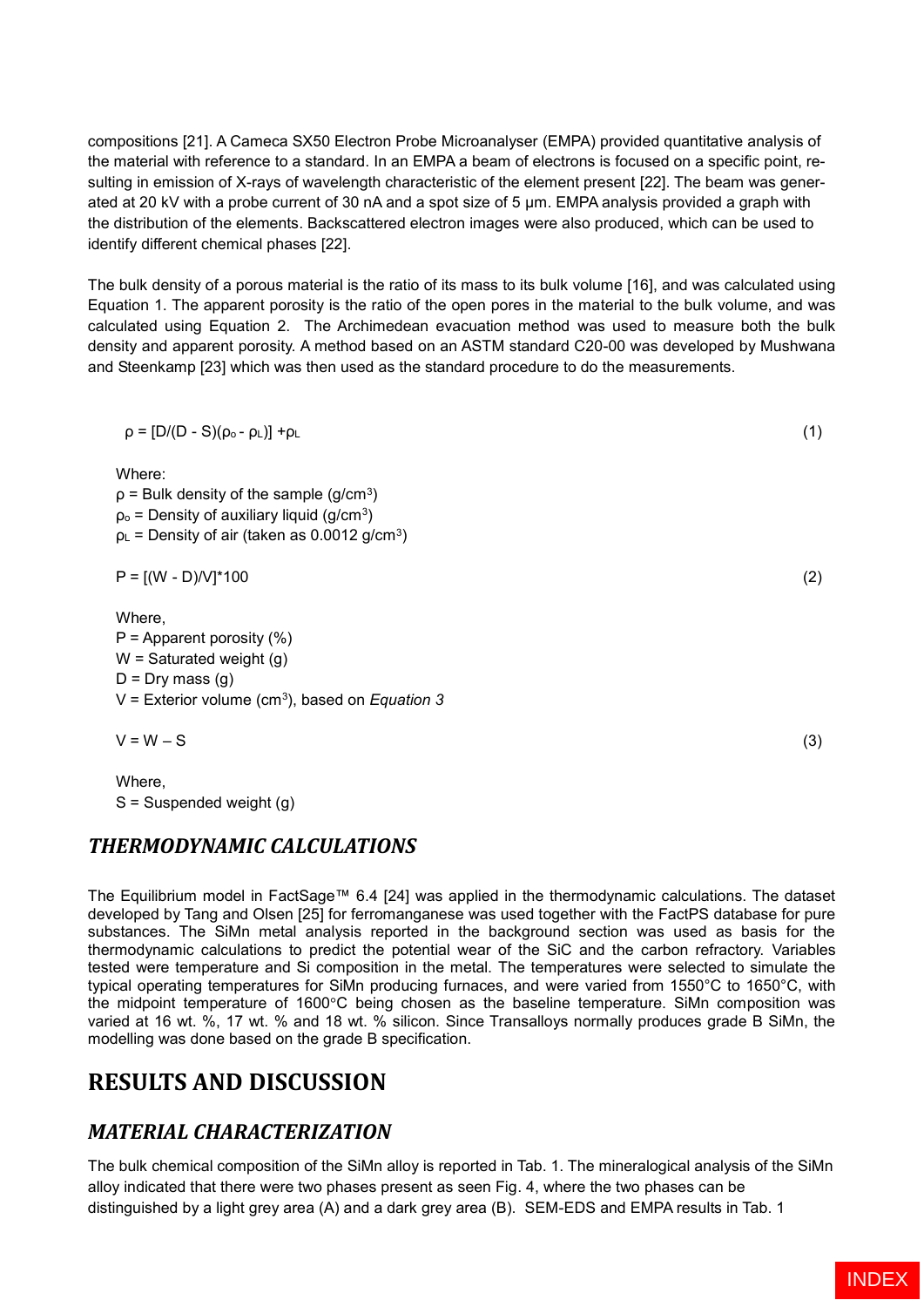indicate that phase A is a high Mn and low silicon phase, while phase B is a high silicon phase with lower Mn levels relative to phase A. The presence of carbon was also identified in phase A. The standard specification for SiMn alloy in ASTM-A483 [12] indicates that grade B composition for Mn is in the range of 65-68 wt. % and Si is in the range of 16-18.5 wt. %. Thus from the chemical analyses, the SiMn alloy can be considered grade C as the Si composition falls within the range of 12.5-16 wt. %.



*Fig. 4: SiMn alloy (a) photograph of as-received material and (b) SEM BSE image Images measured at 20 kV acceleration voltage. Scale bar indicates 200 μm.*

*Tab. 1: Composition of two silicomanganese alloy phases, present in as-received industrial samples, identified by SEM in Fig 2.. The calculated average composition was determined by normalised EDS analysis at 20 kV acceleration voltage, with standard deviations indicated in brackets. EMPA, was done on randomly selected grains at 15 kV and 20 nA,and spot size 5μm. Normalized SiMn alloy XRF and Wet chemistry analysis are also included*

| <b>Area</b>           |                  | $\mathbf C$ | Si        | Mn        | <b>Fe</b> | <b>Total</b> |
|-----------------------|------------------|-------------|-----------|-----------|-----------|--------------|
| A                     | <b>SEM-EDS</b>   |             | 9.3(1.7)  | 75.3(5.0) | 15.5(3.4) | 100.0        |
|                       | <b>EMPA</b>      | 2.4(0.2)    | 9.7(0.2)  | 73.9(1.3) | 14.0(0.8) | 100.0        |
| B                     | <b>SEM-EDS</b>   |             | 20.4(0.4) | 65.6(1.0) | 14.0(0.6) | 100.0        |
|                       | <b>EMPA</b>      |             | 23.1(0.2) | 62.9(0.9) | 14.9(0.9) | 100.0        |
| <b>Bulk</b><br>sample | Wet<br>chemistry | $1.7(0.0)*$ | 14.7(0.4) | 67.3(0.1) | 16.3(0.1) | 100.0        |
|                       | <b>XRF</b>       | $1.7(0.0)*$ | 15.3(0.1) | 67.5(0.2) | 15.5(0.1) | 100.0        |

*\*Carbon analysis was done using the LECO*

In Fig. 5 (b) the type K refractory SEM-BSE image can be seen to have a major carbon phase and minor intrusions of SiC which may have resulted from surface contamination. In Fig 5 (d) the SiC SEM-BSE image can be seen to have the SiC as the major phase, with silicon oxide and silicon present as the minor phases. Proximate analysis in Tab. 2 is in line with the SEM-BSE observation, where the type K has a major C composition of 86.4 wt. % and the minor SiC reported to the ash which has a composition of 10.9 wt. % C. This is comparable with the data sheet information supplied for the type K [14], where the C is within the 80- 90% composition range of electrically calcined anthracite. The ash content from the proximate analysis, in comparison to the data sheet information supplied for the type K [14], is slightly higher by 5.9 wt.%. The SiC type has a major ash composition of 95.9 wt. %, which is within the range to the type SiC data sheet information [15] where a total summed composition range of 70-100% would be for both SiC and Si, and both would then report to the ash. The minor carbon composition of 1.6 wt. % for the type SiC was below the 10-20% range given for the coal tar pitch in the data sheet [15]. Tab. 3 contains the the ultimate analysis of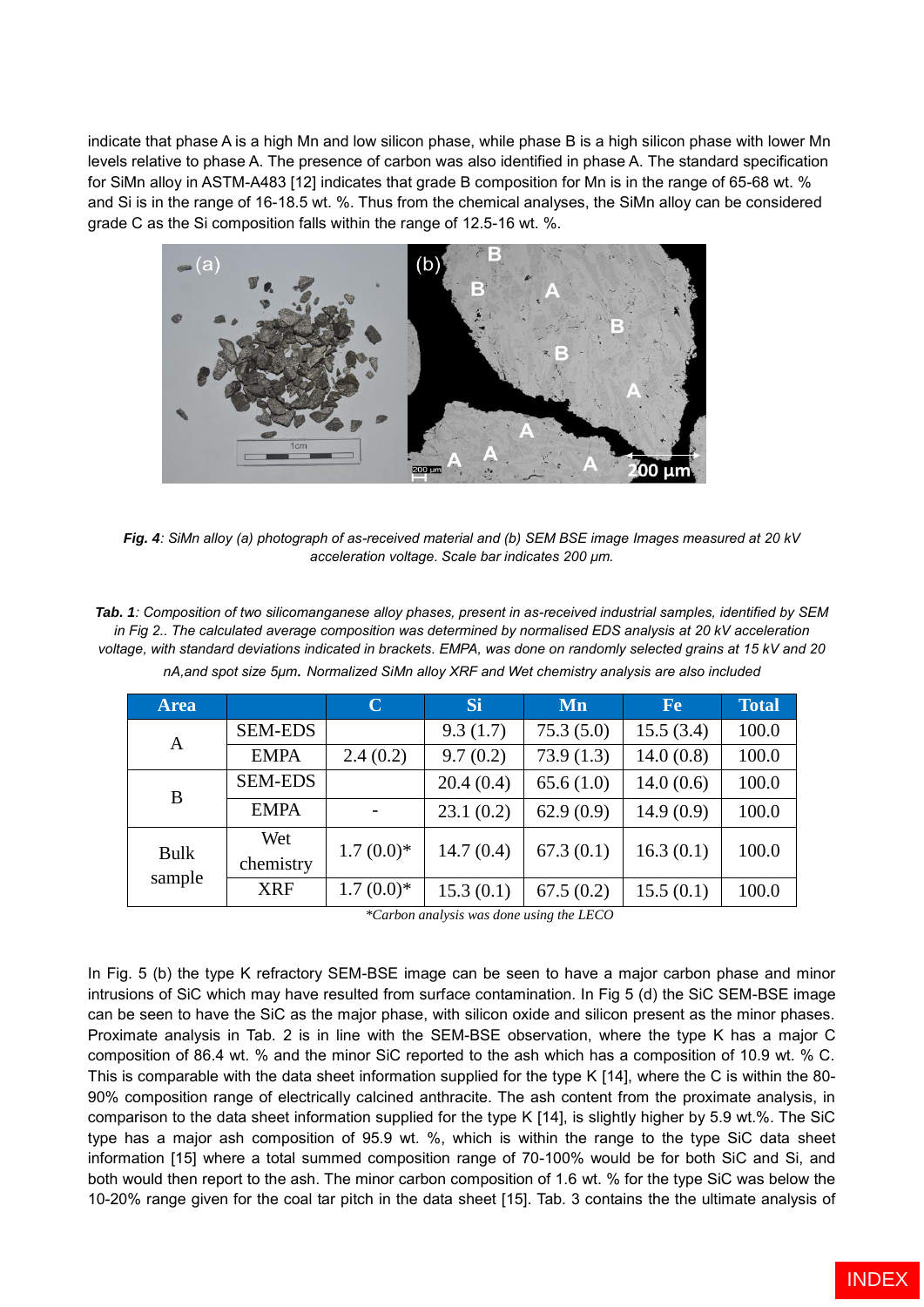the refractory materials, and the results also are in line with the SEM-BSE image, where the type K refractory has more fixed carbon than the type SiC.



*Fig. 5: (a) Type K refractory cylinder as received from Elkem, (b) Type K Refractory SEM image measured at 20 kV acceleration voltage. Scale bar indicates 100 μm. (c) Type SiC refractory cylinder as received from Elkem and (d) SiCtype Refractory SEM image measured at 20 kV acceleration voltage. Scale bar indicates 30 μm.*

*Tab. 2: Proximate analysis of of the type K and type SiC refractory as received from Elkem. The table contains average values of triplicated results and the standard deviation is indicated in brackets. ASTM-D3172, ASTM-D3173, ASTM-D3174,* [17]–[19] *were used as a standard procedures for the proximate analysis.*

|                            | <b>Ash</b> | <b>Fixed Carbon   Moisture   Volatile  </b> |          |          | Total |
|----------------------------|------------|---------------------------------------------|----------|----------|-------|
| Type K Refractory          | 10.9(7.3)  | 86.4 (9.9)                                  | 0.3(0.1) | 2.4(2.5) | 100.0 |
| <b>Type SiC Refractory</b> | 95.9(1.0)  | 1.6(2.7)                                    | 0.4(0.0) | 2.4(1.8) | 100.2 |

*Tab. 3: Ultimate analysis of the type K and type SiC refractory as received from Elkem. The table contains average values of triplicated results and the standard deviation is indicated in brackets.*

|                            | Hydrogen Nitrogen Oxygen |                      |          | <b>Carbon</b> | Sulphur  | Total |
|----------------------------|--------------------------|----------------------|----------|---------------|----------|-------|
| Type K Refractory          | 0.6(0.3)                 | $0.4(0.1)$ 4.7 (7.6) |          | 96.7(1.0)     | 0.1(0.0) | 102.5 |
| <b>Type SiC Refractory</b> | 0.2(0.0)                 | 0.2(0.0)             | 0.0(0.0) | 30.7(0.8)     | 0.0(0.0) | 31.1  |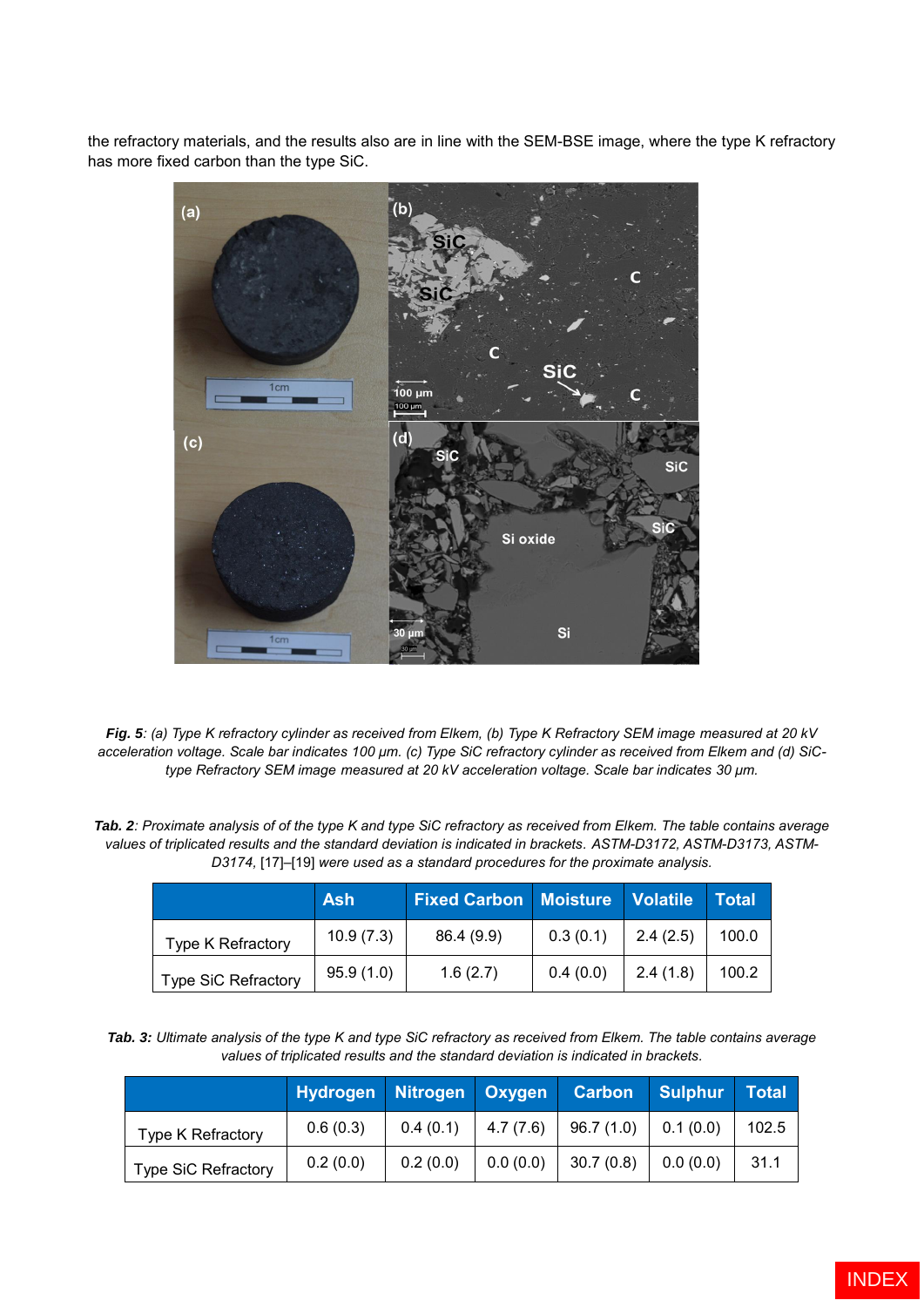Density and porosity measurement results for the two refractory samples are presented in Tab. 4. The average measured density values are in line with the values supplied by the manufacturer data sheet [14- 15]. The calculated porosity value for the type K refractory is also comparable to that given by the data sheet. Comparing the bulk densities of the two refractory materials, it can also be seen that for a given volume, SiC type refractory will have a larger mass than the type K refractory.

| Tab. 4: Density and Porosity Measurement results. The standard deviation for the average measured densities are given |  |
|-----------------------------------------------------------------------------------------------------------------------|--|
| in brackets                                                                                                           |  |

|                        |                                       | Density (kg/m3)                             | <b>Porosity (%)</b>               |                               |                                   |
|------------------------|---------------------------------------|---------------------------------------------|-----------------------------------|-------------------------------|-----------------------------------|
|                        | <b>Average</b><br>measured<br>density | <b>Calculated</b><br><b>bulk</b><br>density | <b>Manufacturer</b><br>data sheet | <b>Calculated</b><br>porosity | <b>Manufacturer</b><br>data sheet |
| type K<br>Refractory   | 1480 (0.002)                          | 1818                                        | 1460                              | 18                            | 19                                |
| type SiC<br>Refractory | 2324 (0.007)                          | 3000                                        | 2300                              | 23                            | Not supplied                      |

### *THERMODYNAMIC CALCULATIONS*

The following section contains the results of the FactSage™ calculations for the type K and type SiC refractory materials. In Tab. 5 temperature was varied while keeping other variables constant, i.e. Si wt. % in the alloy is held constant at 14.74. Tab. 5 contains the FactSage™ modelling results, where both refractories show an increase in dissolution into the metal with an increase in temperature. The type K refractory lost 1.4 g due to dissolution into the SiMn metal at 1650ºC, and the type SiC refractory having the highest mass lost due to dissolution of about 2.9 g at the same temperature. The wear is completely due to a dissolution mechanism and not a reaction, as no other products were formed.

| <b>Refractory type</b> | Initial mass (g) | Mass(g)<br>$(T = 1550 C)$ | Mass(g)<br>$(T = 1600 C)$ | Mass(g)<br>$(T = 1650 C)$ |
|------------------------|------------------|---------------------------|---------------------------|---------------------------|
| Type K Refractory      | 100              | 99.10                     | 98.85                     | 98.60                     |
| Type SiC Refractory    | 100              | 98.35                     | 97.73                     | 97.081                    |

*Tab. 5: Refractory dissolution with temperature variations*

Tab. 6 contains the modelling results for the type K refractory when the composition of the Si in the metal was varied and the temperature kept constant at 1600°C. The type K refractory dissolves with increasing concentration of Si, with a maximum of 2.2 g dissolving into the metal. It is interesting to observe that SiC formation occurs due to the reaction between C in the refractory and Si in the metal. A maximum of 3.8 g SiC was formed. Experimental confirmation will be required as to whether the SiC formed remains attached to the refractory wall or dissolves into the SiMn alloy. The former would improve the refractoriness of the type K by the formation of an SiC layer on its wall.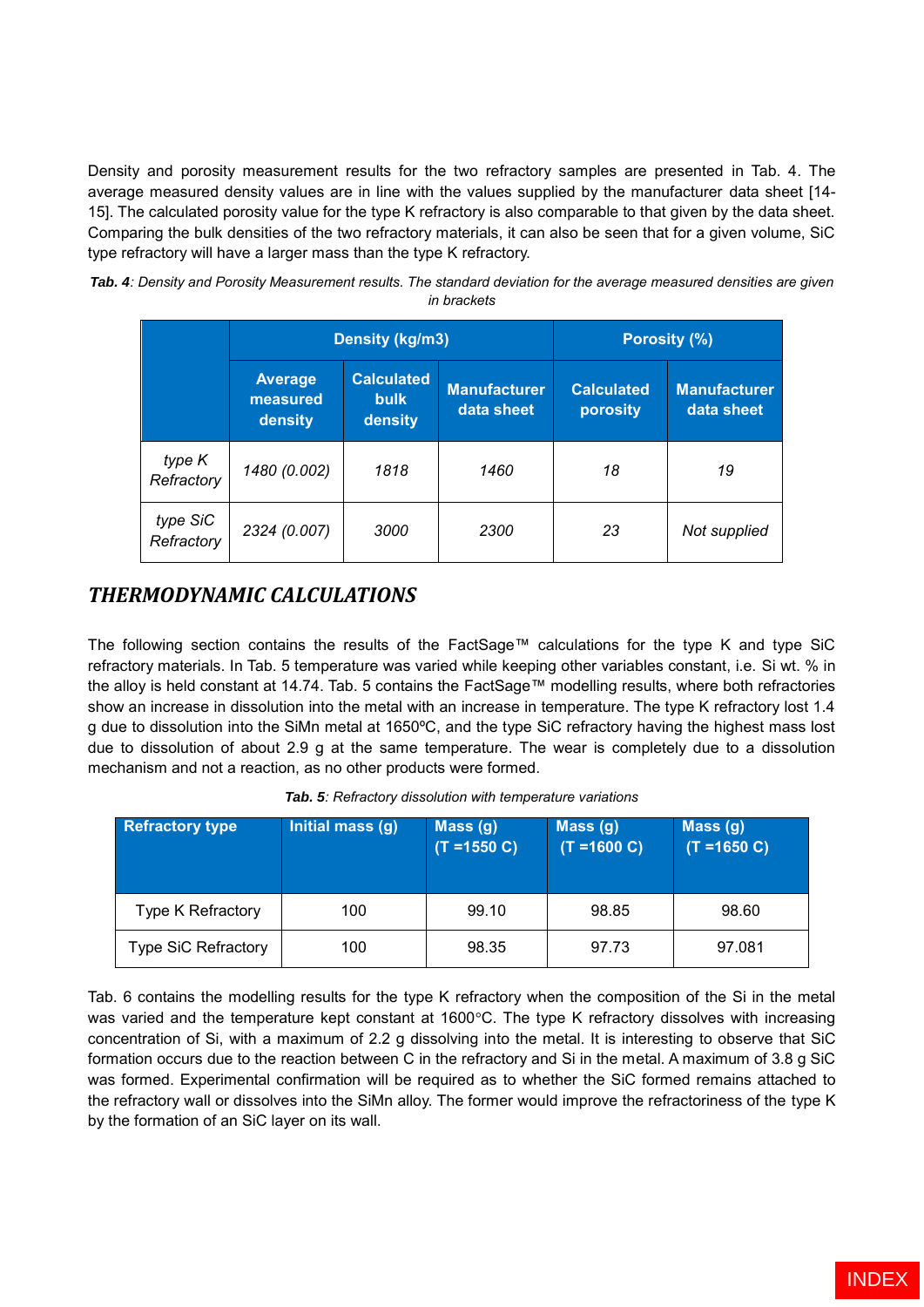| <b>Refractory type</b>   | Initial mass (g) | Mass(g)<br>$(Si = 16%)$ | Mass (g)<br>$(Si=17%)$ | Mass (g)<br>$(Si=18%)$ |
|--------------------------|------------------|-------------------------|------------------------|------------------------|
| <b>Type K Refractory</b> | 100              | 98.63                   | 98.21                  | 97.78                  |
| SiC (formed)             |                  | 0.94                    | 2.37                   | 3.80                   |

*Tab. 6: Refractory dissolution and SiC formation for the K-type refractory*

Tab. 7 contains the modelling results for the type SiC refractory when the composition of Si in the metal was varied and the temperature kept constant at 1600°C. The type SiC refractory dissolves in the metal with increasing Si composition, up to 17 wt. % Si. A maximum of 1.02 g mass is lost due to dissolution, and this is evident as no products are formed. At an Si composition of 18 wt. %, type SiC refractory has a lower mass loss of 0.46 g .

*Tab. 7: Refractory dissolution and carbon formation for the SiC-type refractory*

| <b>Refractory type</b>     | Initial mass (g) | Mass(g)<br>$(Si = 16%)$ | Mass(g)<br>$(Si=17%)$ | Mass (g)<br>$(Si=18%)$ |
|----------------------------|------------------|-------------------------|-----------------------|------------------------|
| C formation                |                  | 0                       |                       | 0                      |
| <b>Type SiC Refractory</b> | 100              | 98.40                   | 98.98                 | 99.54                  |

In summary, thermodynamic calculations indicated that:

- Both the type K and type SiC refractory will be subject to wear due to dissolution in the as-received alloy with an increase in temperature. The type K performs better than the type SiC under high temperature conditions of up to 1650 °C.
- Both the type K and type SiC refractory will be subject to wear due to dissolution and chemical reaction with an increase in Si content in the SiMn alloy.
- Operating at a constant temperature of 1600 °C and Si compositions below 16%, the type K will be the better option, whilst at the same operating temperature and higher Si compositions, type SiC will be more suitable.

# **CONCLUSION**

.

Industrial SiMn alloy, and two ramming pastes – one carbon-based (type K), the other SiC-based (type SiC)– were sourced, prepared, and characterised. The SiMn alloy sourced for the experimental work is typically a grade C alloy, containing 67.3 wt. % Mn, 1.7 wt. % C, 14.7 wt. % and 16.3 wt. % Fe. The type K refractory contains 86.4 wt. % fixed carbon and 10.9 wt. % ash. The type SiC refractory contains 1.6 wt. % fixed carbon, silicon metal and SiC reported to the ash, with a composition of 95.9 wt. %. The two refractory samples have different physical properties - the type SiC refractory has a higher bulk density and open porosity than the type K refractory. Thermodynamic calculations predicted a dependency of wear of both refractory materials on temperature and silicon-content of the metal. Testing these conditions on laboratoryscale, utilising the rotating finger experimental set-up, will be useful in validating the theoretical results developed here.